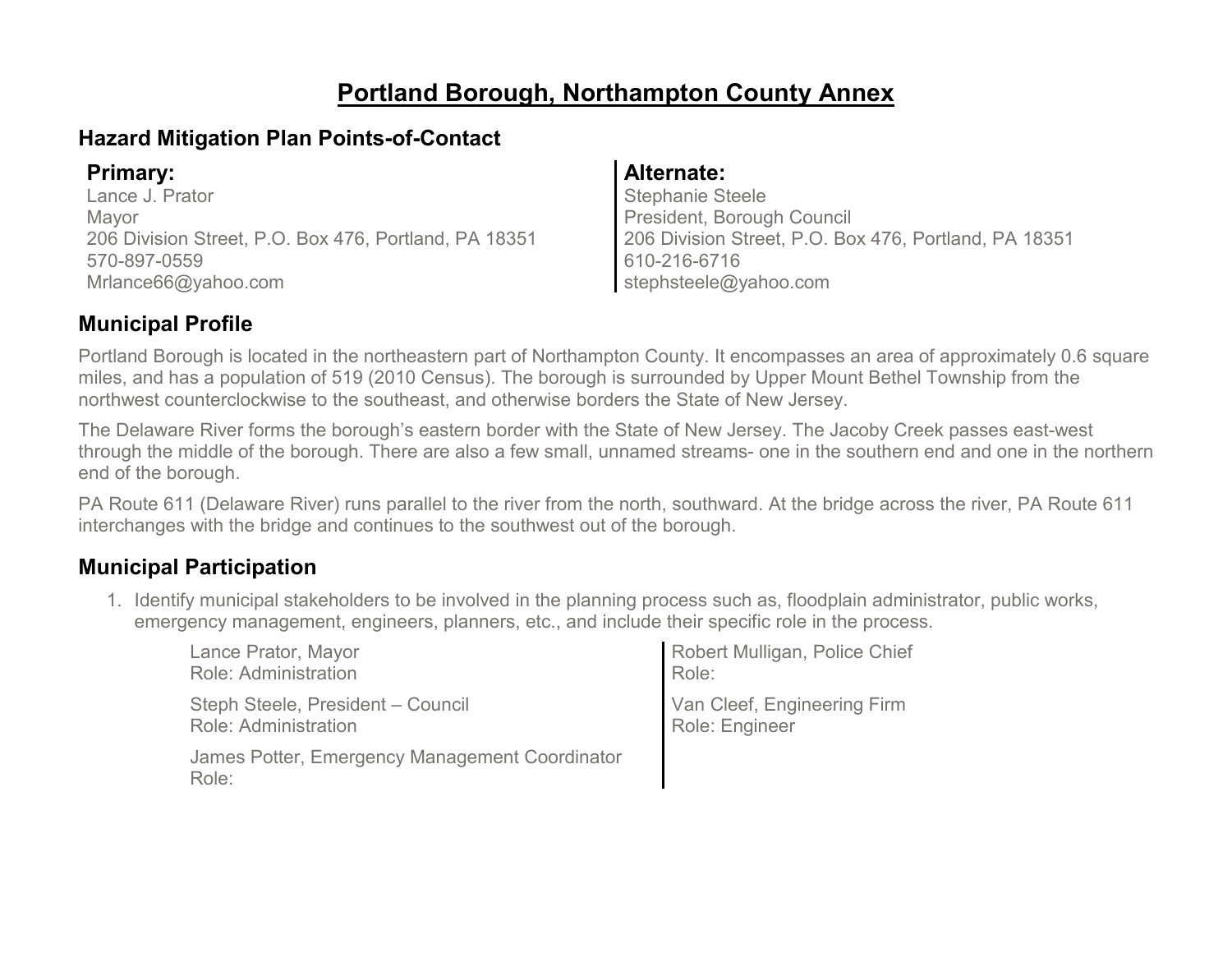### **Municipal Participation –** *continued*

2. Identify community stakeholders such as; neighborhood groups, religious groups, major employers / businesses, etc., that will be informed and / or involved in the planning process and describe how they will be involved.

Ultra Poly PA Bagel Downtown businesses

3. Describe how the public **will be engaged** in the current planning process examples, newsletters, social media, etc., **and how they were engaged** since the 2013 Hazard Mitigation Plan.

**Newsletters** Facebook Public was not engaged in 2013.

#### **Compliance with the National Flood Insurance Program (NFIP)**

| <b>Topic</b>                                                                                                                                      | Identify source of information, if<br>different from the one listed.  | <b>Additional Comments</b>       |
|---------------------------------------------------------------------------------------------------------------------------------------------------|-----------------------------------------------------------------------|----------------------------------|
| <b>1. Staff Resources</b>                                                                                                                         |                                                                       |                                  |
| Is the Community Floodplain Administrator (FPA) or NFIP Coordinator certified?                                                                    | <b>Community FPA</b>                                                  | CID #240729                      |
| Is floodplain management an auxiliary function?                                                                                                   | <b>Community FPA</b>                                                  | <b>No</b>                        |
| Provide an explanation of NFIP administration services (e.g., permit review, GGIS,<br>education or outreach, inspections, engineering capability) | <b>Community FPA</b>                                                  | Yes, Van Cleef Engineering       |
| What are the barriers to running an effective NFIP program in the community, if any?                                                              | <b>Community FPA</b>                                                  | Not enough people                |
| 2. Compliance History                                                                                                                             |                                                                       |                                  |
| Is the community in good standing with the NFIP?                                                                                                  | State NFIP Coordinator, FEMA NFIP<br>Specialist, or community records | Yes                              |
| Are there any outstanding compliance issues (i.e., current violations)?                                                                           |                                                                       | No                               |
| When was the most recent Community Assistance Visits (CAV) or Community<br>Assistance Contact (CAC)?                                              |                                                                       | Winter Storm Stella, March 2017  |
| Is a CAV or CAC scheduled or needed?                                                                                                              |                                                                       | No                               |
| 3. Regulation                                                                                                                                     |                                                                       |                                  |
| When did the community enter the NFIP?                                                                                                            | <b>NFIP Community Status Book</b>                                     | 8-1-14, CID #420725              |
| Are the Flood Insurance Rate Maps (FIRMs) digital or paper?<br>How are residents assisted with mapping?                                           | <b>Community FPA</b>                                                  | Paper, Borough Hall              |
| Do floodplain regulations meet or exceed FEMA or State minimum requirements?<br>If so, in what ways?                                              | <b>Community FPA</b>                                                  | Do not know                      |
| Describe the permitting process                                                                                                                   | Community FPA, State, FEMA NFIP                                       | Local / County / State / Federal |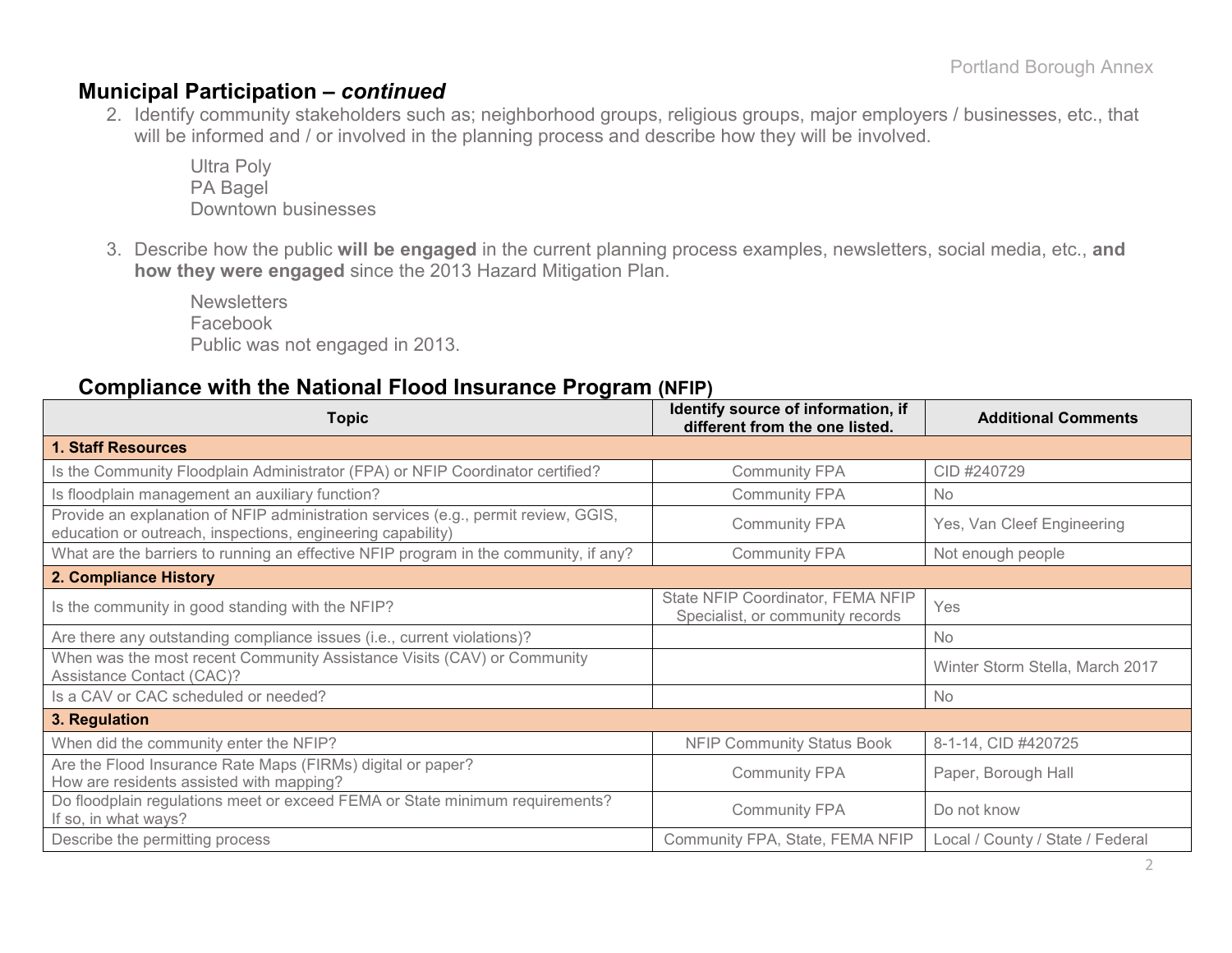### **Compliance with the National Flood Insurance Program (NFIP) –** *continued*

| <b>Topic</b>                                                                                                                                     | Identify source of information, if<br>different from the one listed.     | <b>Additional Comments</b> |
|--------------------------------------------------------------------------------------------------------------------------------------------------|--------------------------------------------------------------------------|----------------------------|
| <b>4. Insurance Summary</b>                                                                                                                      |                                                                          |                            |
| How many NFIP policies are in the community?<br>What is the total premium and coverage?                                                          | State NFIP Coordinator or<br><b>FEMA NFIP Specialist</b>                 |                            |
| How many claims have been paid in the community? What is the total amount of<br>paid claims? How many substantial damage claims have there been? | FEMA NFIP or<br><b>Insurance Specialist</b>                              | \$ from Jonas - \$8,000    |
| How many structures are exposed to flood risk within the community?                                                                              | <b>Community FPA or GIS Analyst</b>                                      | $40+$                      |
| Describe any areas of flood risk with limited NFIP policy coverage                                                                               | Community FPA or<br><b>FEMA Insurance Specialist</b>                     | Downtown and Jacoby Creek  |
| 5. Community Rating System (CRS)                                                                                                                 |                                                                          |                            |
| Does the community participate in CRS?                                                                                                           | Community FPA, State, or FEMA NFIP                                       | Yes                        |
| If so, what is the community's CRS Class Ranking?                                                                                                | Flood Insurance Manual<br>(http://www.fema.gov/floodinsurancemanual.gov) |                            |
| What categories and activities provide CRS points and how can the Class be<br>improved?                                                          |                                                                          |                            |
| Does the plan include CRS planning requirements?                                                                                                 | Community FPA, FEMA CRS<br>Coordinator, or ISO representative            |                            |

### **Community Assets**

Community assets are defined to include anything that is important to the character as well as the function of a community, and can be described in four categories, they are; people, economy, natural environment and built environment. Please identify the community assets and location under each category.

- **1. People**
	- Concentrations of vulnerable populations such as the elderly, physically or mentally disabled, non-English speaking, and the medically or chemically dependent.

Downtown

 Types of visiting populations where large numbers of people are concentrated such as visitors for special events and students.

River (canoe / tube), summer time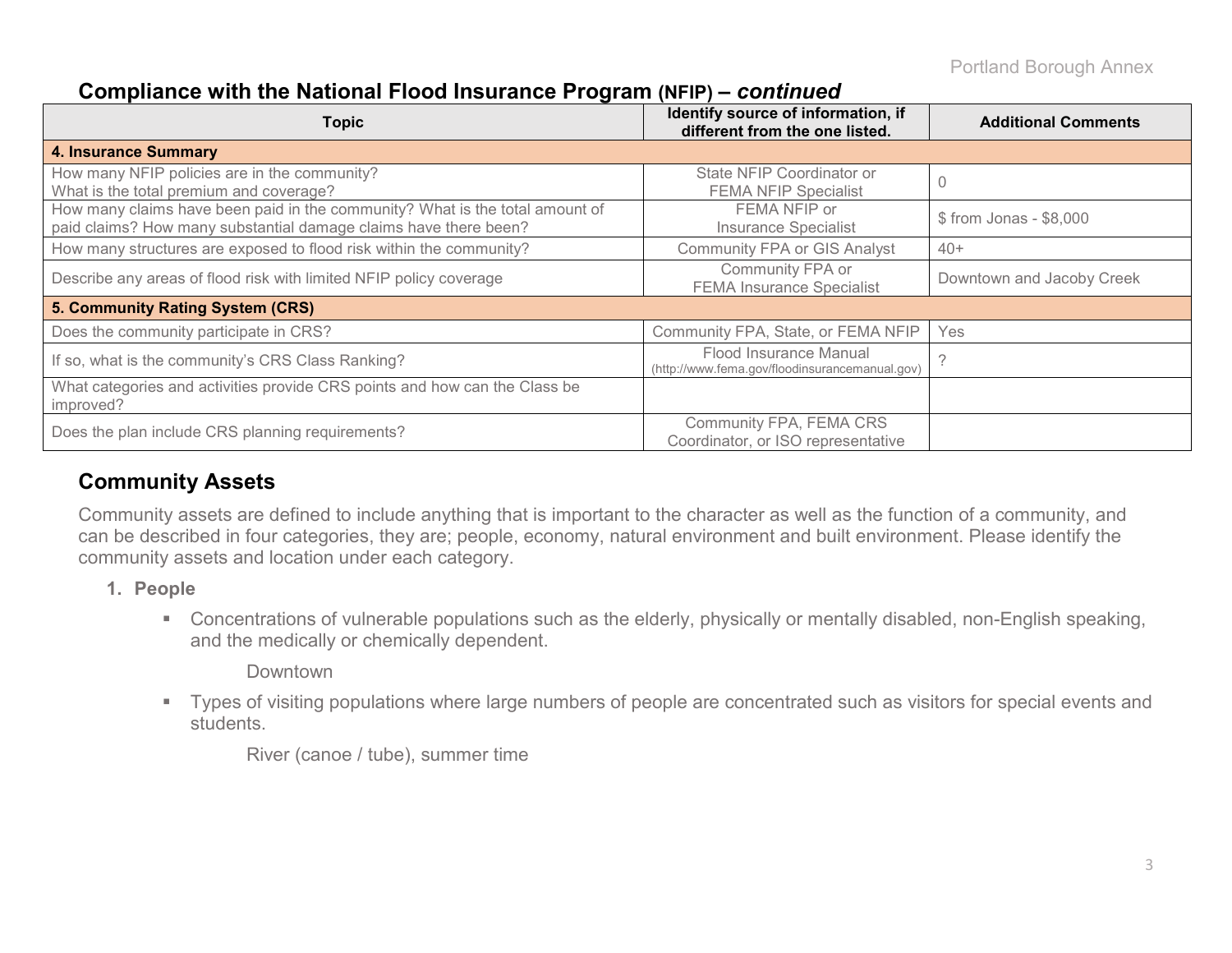### **Community Assets –** *continued*

#### **2. Economy**

Major employers, primary economic sectors such as agriculture and commercial centers where losses would have a severe impact on the community.

Ultra Poly Portland Wastewater Treatment Plant

#### **3. Natural Environment**

Those areas / features that can provide protective functions that reduce the magnitude of hazard events such as, wetlands or riparian areas, and other environmental features important to protect.

N/A

#### **4. Built Environment**

 Existing structures such as, concentrations of buildings that may be more vulnerable to hazards based on location, age, construction type and / or condition of use.

Downtown

**Infrastructure systems such as water and wastewater facilities, power utilities, transportation systems,** communication systems, energy pipelines and storage.

Water and Portland wastewater

 High potential loss facilities such as, dams, locations that house hazardous materials, military and / or civilian defense installations.

Flooding / River, dams up New York State

 Critical facilities such as, hospitals, medical facilities, police and fires stations, emergency operations centers, shelters, schools and airports / heliports.

Portland Hook & Ladder Company #1 Refiners Fire Church

Cultural / historical resources such as, museums, parks, stadiums, etc.

N/A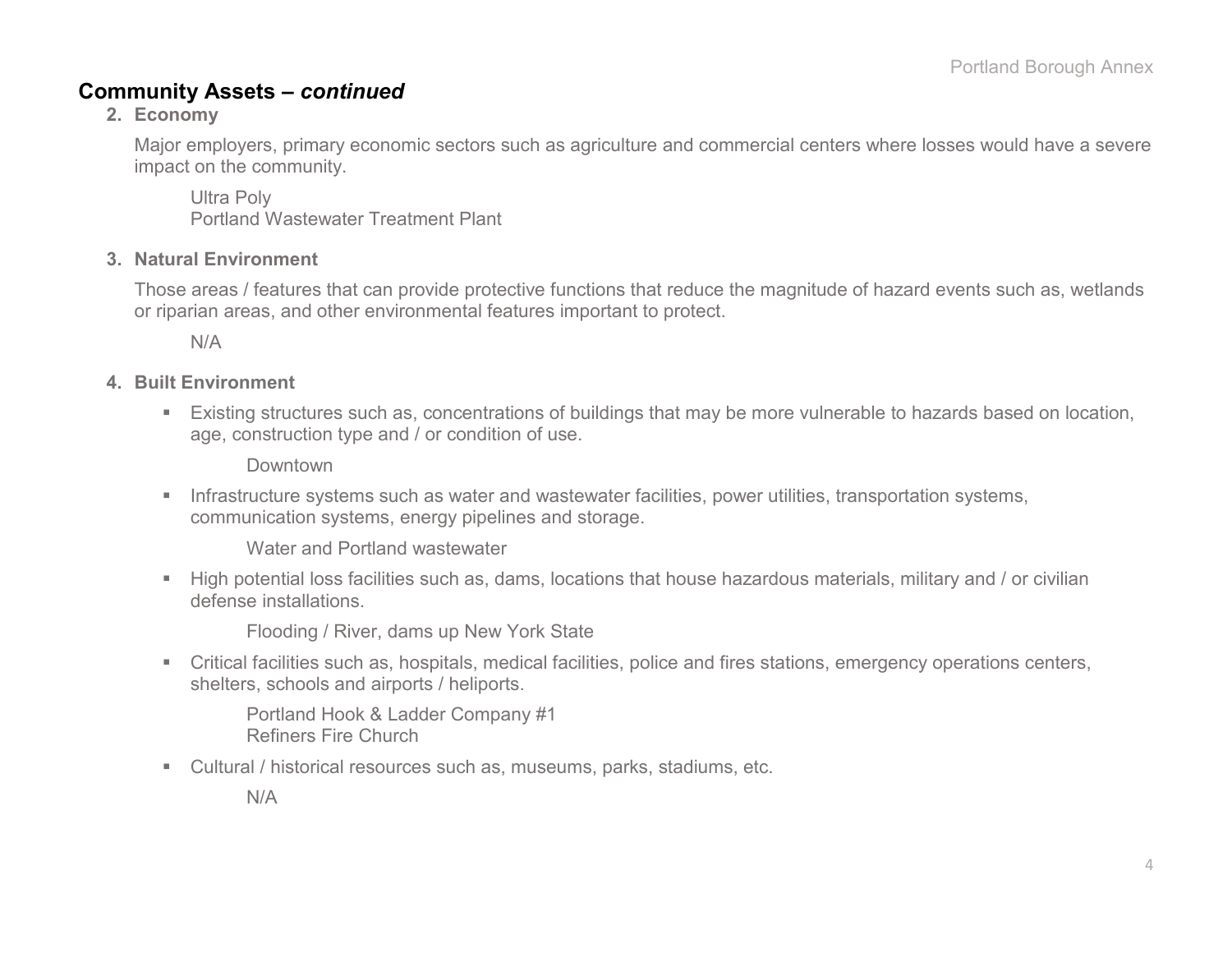# **Capability Assessment**

|            |                                                                            |                           | <b>Status</b>                                                |                      |                                              | <b>Effect on</b>                                                             |                                                               | <b>Has the 2013</b>                                                                                     | How can                                                                    |                                      |
|------------|----------------------------------------------------------------------------|---------------------------|--------------------------------------------------------------|----------------------|----------------------------------------------|------------------------------------------------------------------------------|---------------------------------------------------------------|---------------------------------------------------------------------------------------------------------|----------------------------------------------------------------------------|--------------------------------------|
| Capability | <b>Regulatory</b><br>$\checkmark$ Tools<br><b>Programs</b><br>$\checkmark$ | Place<br>$\equiv$         | <b>Date</b><br><b>Adopted</b><br><b>or</b><br><b>Updated</b> | Development<br>Under | Department /<br><b>Agency</b><br>Responsible | <b>Hazard Loss</b><br><b>Reduction:</b><br>-Supports<br>-Neutral<br>-Hinders | <b>Change since</b><br>2013 Plan?<br>+ Positive<br>- Negative | <b>Plan been</b><br>integrated<br>into the<br><b>Regulatory</b><br><b>Tool/Program</b><br>? If so, how? | these<br>capabilities<br>be expanded<br>and improved<br>to reduce<br>risk? | <b>Additional</b><br><b>Comments</b> |
|            | Comprehensive Plan                                                         | $\times$                  | 7/2014                                                       |                      | Council                                      |                                                                              |                                                               |                                                                                                         |                                                                            |                                      |
|            | Capital Improvement Plan                                                   |                           |                                                              |                      |                                              |                                                                              |                                                               |                                                                                                         |                                                                            |                                      |
|            | Economic Development Plan                                                  |                           |                                                              |                      |                                              |                                                                              |                                                               |                                                                                                         |                                                                            |                                      |
|            | <b>Continuity of Operations Plan</b>                                       |                           |                                                              |                      |                                              |                                                                              |                                                               |                                                                                                         |                                                                            |                                      |
|            | Stormwater Management Plan /<br>Ordinance                                  | $\times$                  | 10/2007                                                      |                      | Council                                      |                                                                              |                                                               |                                                                                                         |                                                                            |                                      |
|            | Open Space Management Plan<br>(or Parks/Rec., Greenways Plan)              |                           |                                                              |                      |                                              |                                                                              |                                                               |                                                                                                         |                                                                            |                                      |
|            | <b>Natural Resource Protection Plan</b>                                    |                           |                                                              |                      |                                              |                                                                              |                                                               |                                                                                                         |                                                                            |                                      |
|            | <b>Transportation Plan</b>                                                 |                           |                                                              |                      |                                              |                                                                              |                                                               |                                                                                                         |                                                                            |                                      |
|            | <b>Historic Preservation Plan</b>                                          |                           |                                                              |                      |                                              |                                                                              |                                                               |                                                                                                         |                                                                            |                                      |
| Regulatory | Floodplain Management Plan                                                 | $\times$                  | #140                                                         |                      | Council                                      |                                                                              |                                                               |                                                                                                         |                                                                            | Portland<br>Borough<br>Ord. #140     |
| Planning & | <b>Farmland Preservation</b>                                               |                           |                                                              |                      |                                              |                                                                              |                                                               |                                                                                                         |                                                                            |                                      |
|            | <b>Evacuation Plan</b>                                                     |                           |                                                              |                      |                                              |                                                                              |                                                               |                                                                                                         |                                                                            |                                      |
|            | Disaster Recovery Plan                                                     |                           |                                                              |                      |                                              |                                                                              |                                                               |                                                                                                         |                                                                            |                                      |
| $\div$     | <b>Hazard Mitigation Plan</b>                                              | $\times$                  | 10/2018                                                      |                      | Mayor                                        |                                                                              |                                                               | N/A                                                                                                     |                                                                            |                                      |
|            | <b>Emergency Operations Plan</b>                                           | $\times$                  | 10/2018                                                      |                      | Emergency<br>Management<br>Coordinator       |                                                                              |                                                               |                                                                                                         |                                                                            |                                      |
|            | <b>Zoning Regulations</b>                                                  | $\times$                  | 2014                                                         |                      | Council                                      |                                                                              |                                                               |                                                                                                         |                                                                            |                                      |
|            | <b>Floodplain Regulations</b>                                              | $\boldsymbol{\mathsf{X}}$ | 2014                                                         |                      | Council                                      |                                                                              |                                                               |                                                                                                         |                                                                            |                                      |
|            | <b>NFIP Participation</b>                                                  | $\mathsf X$               |                                                              |                      | Council                                      |                                                                              |                                                               |                                                                                                         |                                                                            |                                      |
|            | <b>Building Code</b>                                                       | $\times$                  |                                                              |                      | <b>Building</b><br>Inspector                 |                                                                              |                                                               |                                                                                                         |                                                                            |                                      |
|            | Fire Code                                                                  | $\times$                  |                                                              |                      | Fire Chief                                   |                                                                              |                                                               |                                                                                                         |                                                                            |                                      |
|            | Other                                                                      |                           |                                                              |                      |                                              |                                                                              |                                                               |                                                                                                         |                                                                            |                                      |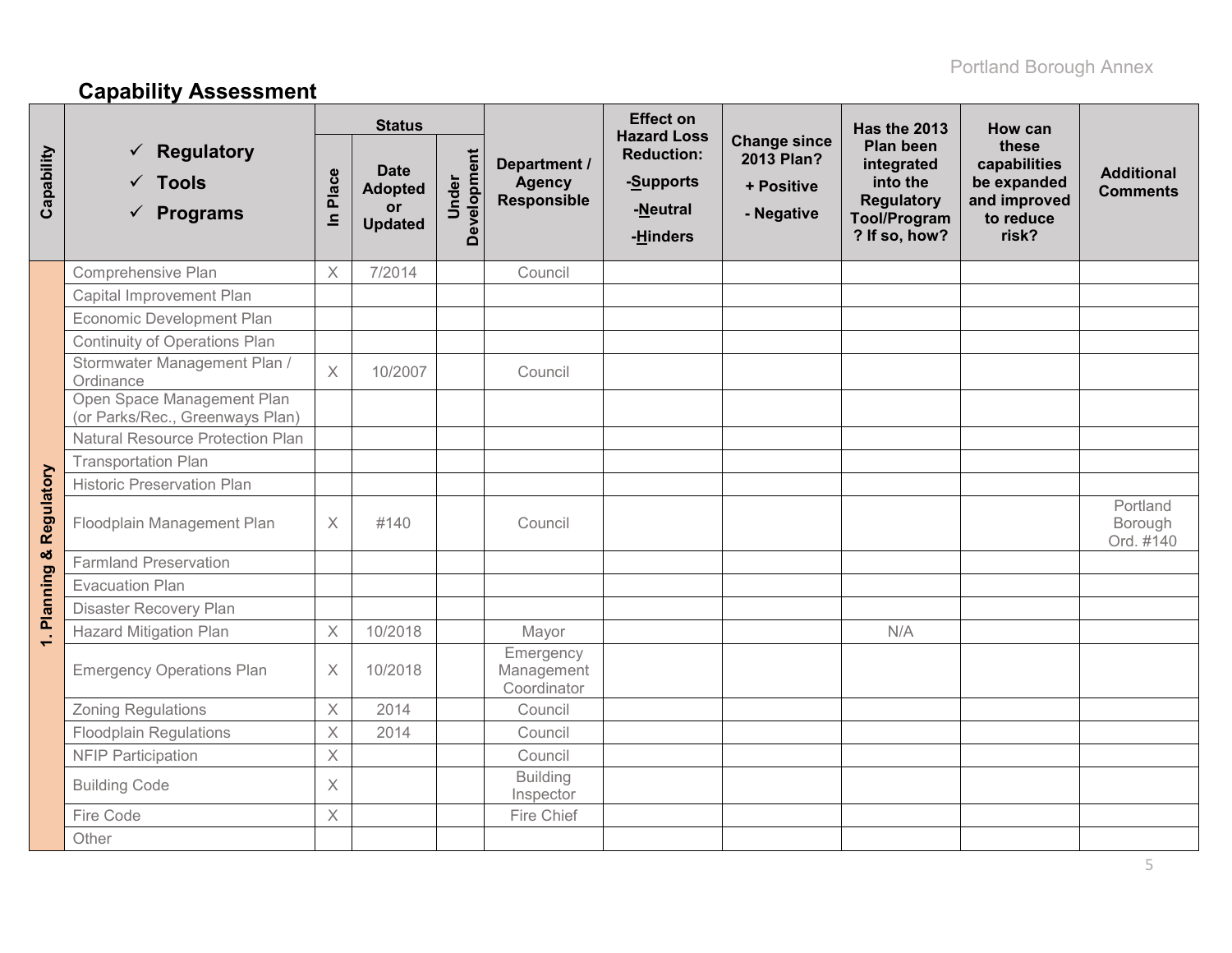# **Capability Assessment –** *continued*

| Capability         | $\checkmark$ Staff<br><b>Personnel</b><br><b>Resources</b>                                                                       | <b>Yes</b> | <b>No</b> | Department /<br><b>Agency</b>                      | Change<br><b>since 2013</b><br>Plan?<br>+ Positive<br>- Negative | How can these<br>capabilities be<br>expanded and<br>improved to<br>reduce risk? | <b>Additional</b><br><b>Comments</b> |
|--------------------|----------------------------------------------------------------------------------------------------------------------------------|------------|-----------|----------------------------------------------------|------------------------------------------------------------------|---------------------------------------------------------------------------------|--------------------------------------|
|                    | Planners (with land use / land development knowledge)                                                                            | Χ          |           | Van Cleef                                          | N.                                                               | N                                                                               |                                      |
|                    | Planners or engineers (with natural and / or human-caused hazards<br>knowledge)                                                  |            | $\times$  |                                                    |                                                                  |                                                                                 |                                      |
|                    | Engineers or professionals trained in building and / or infrastructure<br>construction practices (including building inspectors) |            | $\times$  |                                                    |                                                                  |                                                                                 |                                      |
| Technology         | <b>Emergency Manager</b>                                                                                                         | Χ          |           | Emergency<br>Management<br>Coordinator             | N                                                                | N                                                                               |                                      |
| ఱ                  | Floodplain administrator / manager                                                                                               |            | $\times$  |                                                    |                                                                  |                                                                                 |                                      |
|                    | Land surveyors                                                                                                                   |            | $\times$  |                                                    |                                                                  |                                                                                 |                                      |
| Administrative     | Staff familiar with the hazards of the community                                                                                 | $\times$   |           | Council,<br>Emergency<br>Management<br>Coordinator | N                                                                | N                                                                               |                                      |
| $\dot{\mathbf{v}}$ | Personnel skilled in Geographical Information Systems (GIS) and / or<br>FEMA's HAZUS program                                     |            | $\times$  |                                                    |                                                                  |                                                                                 |                                      |
|                    | Grant writers or fiscal staff to handle large / complex grants                                                                   |            | Χ         |                                                    |                                                                  |                                                                                 |                                      |
|                    | Other                                                                                                                            |            | X         |                                                    |                                                                  |                                                                                 |                                      |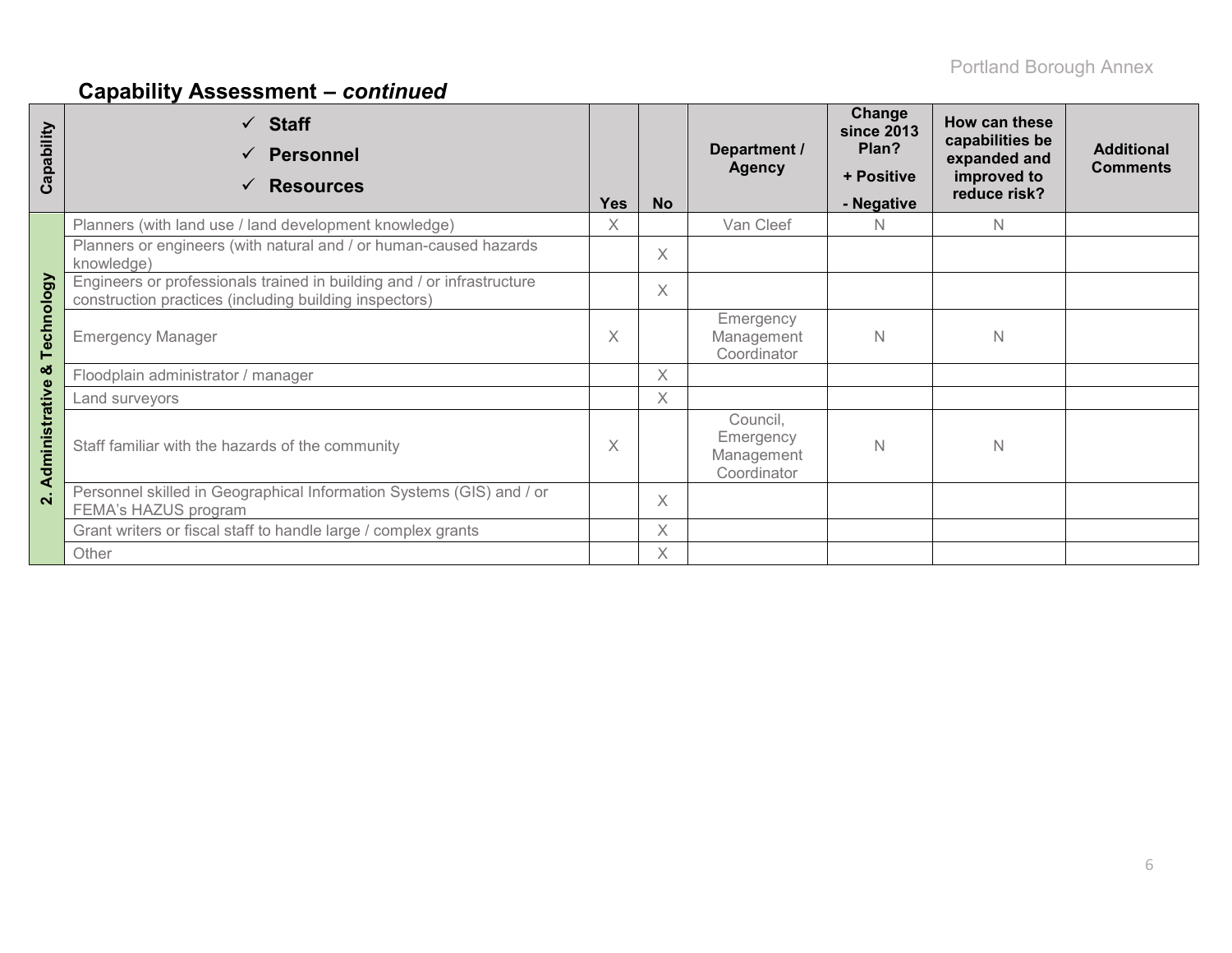# **Capability Assessment –** *continued*

| Capability                                    |                                                         | <b>Yes</b> | <b>No</b> | Department /<br><b>Agency</b> | <b>Change since</b><br>2013 Plan?<br>+ Positive<br>- Negative | How can these<br>capabilities be<br>expanded and<br>improved to<br>reduce risk? | <b>Additional</b><br><b>Comments</b> |
|-----------------------------------------------|---------------------------------------------------------|------------|-----------|-------------------------------|---------------------------------------------------------------|---------------------------------------------------------------------------------|--------------------------------------|
|                                               | Capital improvement programming                         |            | X         |                               |                                                               |                                                                                 |                                      |
|                                               | <b>Community Development Block Grants (CDBG)</b>        | $\times$   |           | Council                       | <b>No</b>                                                     | <b>No</b>                                                                       |                                      |
| <b>S</b><br>$\ddot{\mathbf{a}}$<br>$\epsilon$ | Special purposes taxes                                  |            | X         |                               |                                                               |                                                                                 |                                      |
| $\overline{5}$<br>8                           | Gas / Electricity utility fees                          | $\times$   |           | Water Authority,<br>Council   | <b>No</b>                                                     | <b>No</b>                                                                       |                                      |
| œ<br>$\overline{\sigma}$                      | Water / Sewer fees                                      | X.         |           | Authority,<br>Council         | No                                                            | <b>No</b>                                                                       |                                      |
| "ō                                            | Stormwater utility fees                                 |            | X         |                               |                                                               |                                                                                 |                                      |
| $\boldsymbol{\varpi}$<br>Ēir                  | Development impact fees                                 |            | Χ         |                               |                                                               |                                                                                 |                                      |
| က်                                            | General obligation, revenue, and / or special tax bonds |            | X         |                               |                                                               |                                                                                 |                                      |
|                                               | Partnering arrangements or intergovernmental agreements |            | X         |                               |                                                               |                                                                                 |                                      |
|                                               | Other                                                   |            | X         |                               |                                                               |                                                                                 |                                      |

| bility<br>$\overline{\sigma}$<br>$\ddot{\mathbf{O}}$<br>ပိ | $\checkmark$ Program<br>Organization                                                                                                                              | <b>Yes</b> | <b>No</b> | Department /<br><b>Agency</b> | <b>Change since</b><br>2013 Plan?<br>+ Positive<br>- Negative | How can these<br>capabilities be<br>expanded and<br>improved to<br>reduce risk? | <b>Additional</b><br><b>Comments</b> |
|------------------------------------------------------------|-------------------------------------------------------------------------------------------------------------------------------------------------------------------|------------|-----------|-------------------------------|---------------------------------------------------------------|---------------------------------------------------------------------------------|--------------------------------------|
|                                                            | <b>Firewise Communities Certification</b>                                                                                                                         |            | X         |                               |                                                               |                                                                                 |                                      |
| 동                                                          | <b>StormReady Certification</b>                                                                                                                                   |            | $\times$  |                               |                                                               |                                                                                 |                                      |
|                                                            | Natural disaster or safety-related school programs                                                                                                                |            | $\chi$    |                               |                                                               |                                                                                 |                                      |
| <b>Outrea</b><br>οö                                        | Ongoing public education or information programs such as,<br>responsible water use, fire safety, household preparedness, and<br>environmental education.          |            | Χ         |                               |                                                               |                                                                                 |                                      |
| Education                                                  | Public-private partnership initiatives addressing disaster related<br>issues.                                                                                     |            | X         |                               |                                                               |                                                                                 |                                      |
| $\blacktriangledown$                                       | Local citizen groups or non-profit organizations focused on<br>environmental protection, emergency preparedness, access and<br>functional needs populations, etc. |            | X         |                               |                                                               |                                                                                 |                                      |
|                                                            | Other                                                                                                                                                             |            | Χ         |                               |                                                               |                                                                                 |                                      |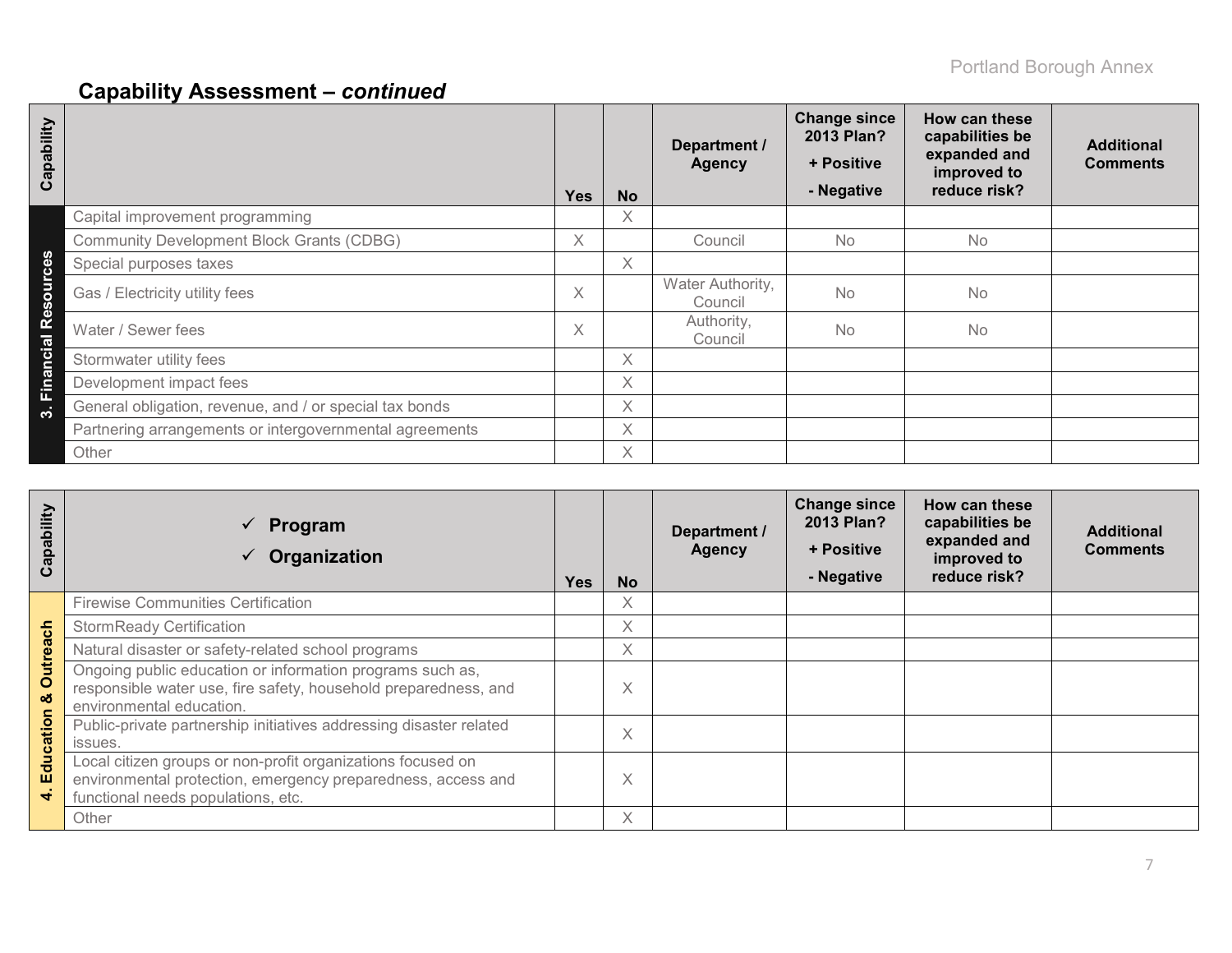### **Capability Assessment –** *continued*

| E<br>هَ           |                                |                   | <b>Degree of Capability</b> |      | <b>Change since the 2013 Hazard</b><br><b>Mitigation Plan?</b> | <b>Additional Comments</b> |  |
|-------------------|--------------------------------|-------------------|-----------------------------|------|----------------------------------------------------------------|----------------------------|--|
| <u>թզ</u><br>ပိ   |                                | Limited           | <b>Moderate</b>             | High | If so, how?                                                    |                            |  |
|                   | <b>Planning and Regulatory</b> | X                 |                             |      | <b>No</b>                                                      |                            |  |
| Self –<br>essment | Administrative and Technical   | $\checkmark$<br>∧ |                             |      | <b>No</b>                                                      |                            |  |
| <u>ທີ່ 8</u>      | Financial                      | ∧                 |                             |      | No                                                             |                            |  |
| ₫                 | <b>Education and Outreach</b>  | X                 |                             |      | <b>No</b>                                                      |                            |  |

### **Known or Anticipated Future Development / Redevelopment**

| Development /<br><b>Property Name</b> | <b>Type of Development</b> | <b>Number of Structures</b> | <b>Location</b>         | <b>Known Hazard Zone</b> | <b>Description / Status</b> |
|---------------------------------------|----------------------------|-----------------------------|-------------------------|--------------------------|-----------------------------|
| Downtown                              | Old Building               | 10                          | Along Rt. 611, Portland | Flood                    | Needs help                  |
| Aces Acres                            | Housing                    |                             | Above Hillcrest         | None                     |                             |
| Portland Industrial Park              |                            | 2 in Portland               | Demi Road               | None                     |                             |

## **Natural & Non-Natural Event History Specific to Portland Borough**

| Type of Event and Date(s)                 | <b>FEMA Disaster #</b><br>(if applicable) | Local Damage(s) or Loss(es)                                                |
|-------------------------------------------|-------------------------------------------|----------------------------------------------------------------------------|
| Winter Storm Jonas, 1/22/2016 - 1/24/2016 | DR-4267-PA                                | Snow (clear streets)                                                       |
| Pennsylvania COVID-19 Pandemic - 1/2020   | DR-4506-PA                                | Emergency Protective measures to combat COVID-19 Pandemic.                 |
| Remnants of Hurricane Ida                 | DR-4618-PA                                | Assistance to eligible individuals and families affected by this disaster. |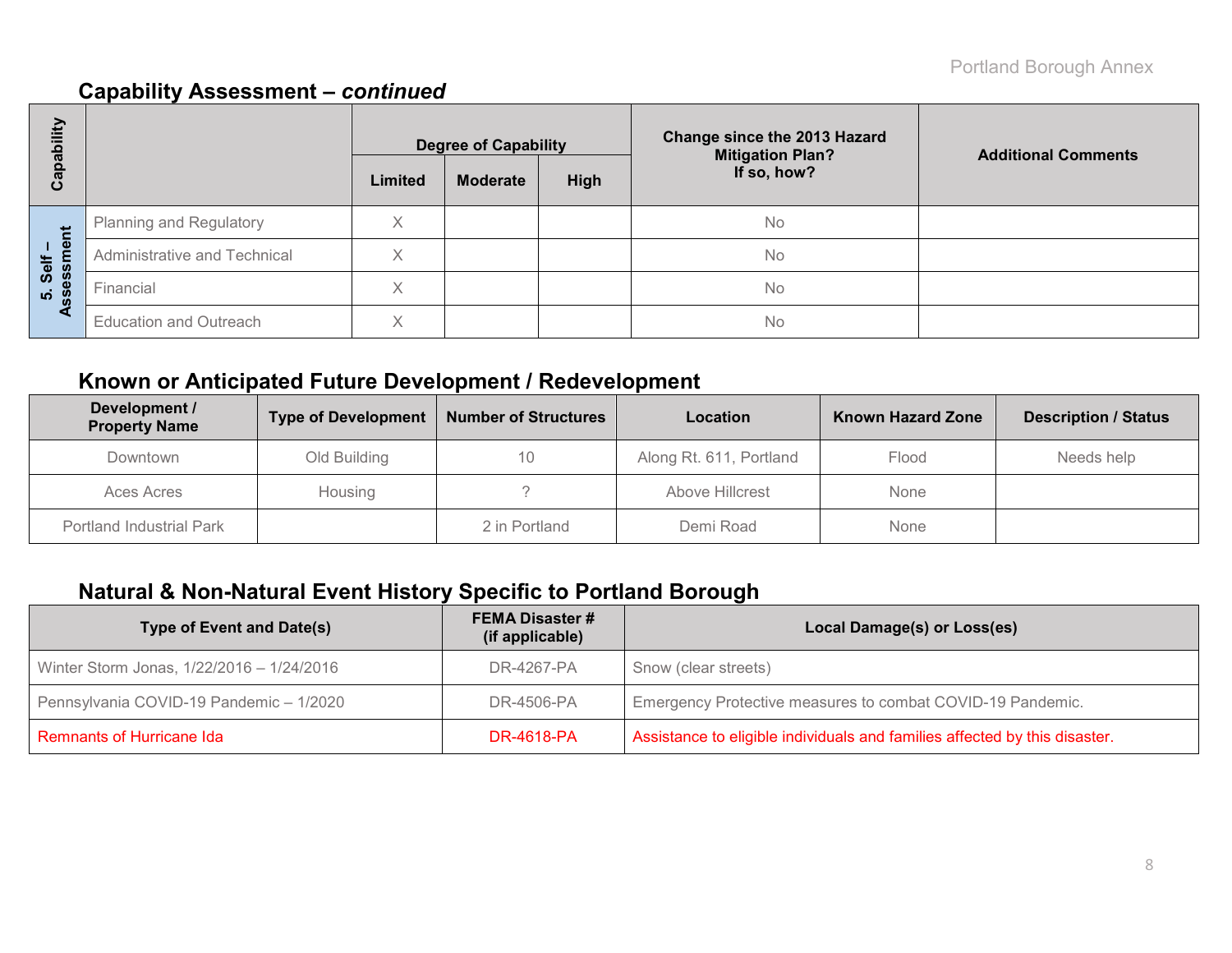# **2013 Municipal Action Plan Status**

|                                                                         |                                                                                                                                                                                                                                                                                                                                                                                                                                                                                                                  |                         |                      | <b>Status</b> |           |              |                                                        |
|-------------------------------------------------------------------------|------------------------------------------------------------------------------------------------------------------------------------------------------------------------------------------------------------------------------------------------------------------------------------------------------------------------------------------------------------------------------------------------------------------------------------------------------------------------------------------------------------------|-------------------------|----------------------|---------------|-----------|--------------|--------------------------------------------------------|
| <b>Existing Mitigation Action</b><br>(from 2013 Hazard Mitigation Plan) |                                                                                                                                                                                                                                                                                                                                                                                                                                                                                                                  |                         | Progress<br>$\equiv$ | Continuous    | Completed | Discontinued | <b>Additional Comments</b>                             |
| 1                                                                       | Evaluate the existing stormwater collection system serving the downtown<br>business area that has experienced extensive flooding. Verify the locations and<br>conveyances to the Delaware River, and assess the possible backwater<br>impacts to identify appropriate solutions. Work to secure funding and<br>implement the selected remedy once determined.                                                                                                                                                    | $\times$                |                      |               |           |              |                                                        |
| $\mathbf{2}$                                                            | Work with Northampton County EMS to install backup power at the<br>Portland Borough Authority, Wells #3 and #4. This project is part of the<br>Northampton Countywide Generator Project, funded through 2008 LPDM.                                                                                                                                                                                                                                                                                               |                         |                      |               | $\times$  |              | Action not carried through to the 2018<br>Action Plan. |
| 3                                                                       | Repair/extend floodwall/levee at Jacoby Creek from Fire Hall west about 100'.                                                                                                                                                                                                                                                                                                                                                                                                                                    |                         |                      |               | $\times$  |              | Action not carried through to the 2018<br>Action Plan. |
| $\overline{\mathbf{4}}$                                                 | Retrofit structures located in hazard- prone areas to protect structures from<br>future damage, with repetitive loss and severe repetitive loss properties as<br>priority.<br>Phase 1: Identify appropriate candidates for retrofitting based on cost-<br>effectiveness versus relocation.<br>Phase 2: Where retrofitting is determined to be a viable option, work with<br>property owners toward implementation of that action based on available<br>funding from FEMA and local match availability.           | $\times$                |                      |               |           |              |                                                        |
| 5                                                                       | Purchase, or relocate structures located in hazard-prone areas to protect<br>structures from future damage, with repetitive loss and severe repetitive loss<br>properties as priority.<br>Phase 1: Identify appropriate candidates for relocation based on cost-<br>effectiveness versus retrofitting.<br>Phase 2: Where relocation is determined to be a viable option, work with<br>property owners toward implementation of that action based on available<br>funding from FEMA and local match availability. | $\overline{\mathsf{X}}$ |                      |               |           |              |                                                        |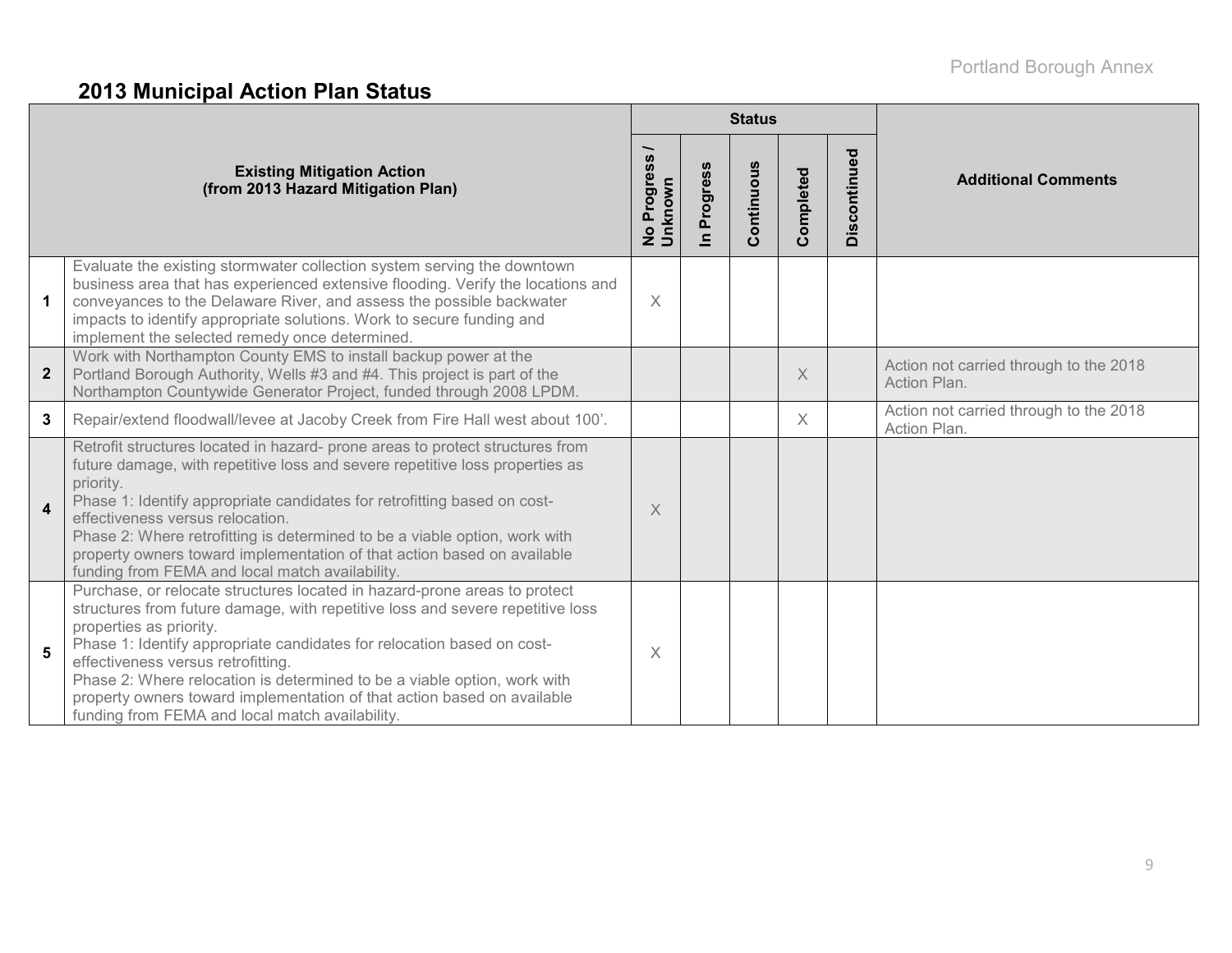# **2013 Municipal Action Plan Status –** *continued*

|                                                                         |                                                                                                                                                                                                                                                                                                                                                                                                                                                                                                                                                                                                                                                                                                                                                                                                                                                                                                                                                                                                                                            |          |                      | <b>Status</b> |           |              |                                                    |
|-------------------------------------------------------------------------|--------------------------------------------------------------------------------------------------------------------------------------------------------------------------------------------------------------------------------------------------------------------------------------------------------------------------------------------------------------------------------------------------------------------------------------------------------------------------------------------------------------------------------------------------------------------------------------------------------------------------------------------------------------------------------------------------------------------------------------------------------------------------------------------------------------------------------------------------------------------------------------------------------------------------------------------------------------------------------------------------------------------------------------------|----------|----------------------|---------------|-----------|--------------|----------------------------------------------------|
| <b>Existing Mitigation Action</b><br>(from 2013 Hazard Mitigation Plan) |                                                                                                                                                                                                                                                                                                                                                                                                                                                                                                                                                                                                                                                                                                                                                                                                                                                                                                                                                                                                                                            |          | Progress<br>$\equiv$ | Continuous    | Completed | Discontinued | <b>Additional Comments</b>                         |
| $6\phantom{1}$                                                          | Maintain compliance with and good-standing in the NFIP including adoption<br>and enforcement of floodplain management requirements (e.g. regulating all<br>new and substantially improved construction in Special Hazard Flood Areas),<br>floodplain identification and mapping, and flood insurance outreach to the<br>community.<br>Further, continue to meet and/or exceed the minimum NFIP standards and<br>criteria through the following NFIP-related continued compliance actions<br>identified below.                                                                                                                                                                                                                                                                                                                                                                                                                                                                                                                              |          |                      |               | $\times$  |              | Action carried through to the 2018 Action<br>Plan. |
| $\overline{7}$                                                          | Conduct and facilitate community and public education and outreach for<br>residents and businesses to include, but not be limited to, the following to<br>promote and effect natural hazard risk reduction: Provide and maintain links<br>to the HMP website, and regularly post notices on the County/municipal<br>homepage(s) referencing the HMP webpages. Prepare and distribute<br>informational letters to flood vulnerable property owners and neighborhood<br>associations, explaining the availability of mitigation grant funding to mitigate<br>their properties, and instructing them on how they can learn more and<br>implement mitigation.<br>Use email notification systems and newsletters to better educate the public on<br>flood insurance, the availability of mitigation grant funding, and personal natural<br>hazard risk reduction measures.<br>Work with neighborhood associations, civic and business groups to disseminate<br>information on flood insurance and the availability of mitigation grant funding. |          |                      | X             |           |              |                                                    |
| 8                                                                       | Begin the process to adopt higher regulatory standards to manage flood risk<br>(i.e. increased freeboard, cumulative substantial damage/improvements) and<br>sinkhole risk (e.g. carbonate bedrock standards)                                                                                                                                                                                                                                                                                                                                                                                                                                                                                                                                                                                                                                                                                                                                                                                                                              | X        |                      |               |           |              |                                                    |
| 9                                                                       | Determine if a Community Assistance Visit (CAV) or Community Assistance<br>Contact (CAC) is needed, and schedule if needed.                                                                                                                                                                                                                                                                                                                                                                                                                                                                                                                                                                                                                                                                                                                                                                                                                                                                                                                | $\times$ |                      |               |           |              |                                                    |
| 10                                                                      | Have designated NFIP Floodplain Administrator (FPA) become a Certified<br>Floodplain Manager through the ASFPM, and pursue relevant continuing<br>education training such as FEMA Benefit-Cost Analysis.                                                                                                                                                                                                                                                                                                                                                                                                                                                                                                                                                                                                                                                                                                                                                                                                                                   |          |                      | X             |           |              |                                                    |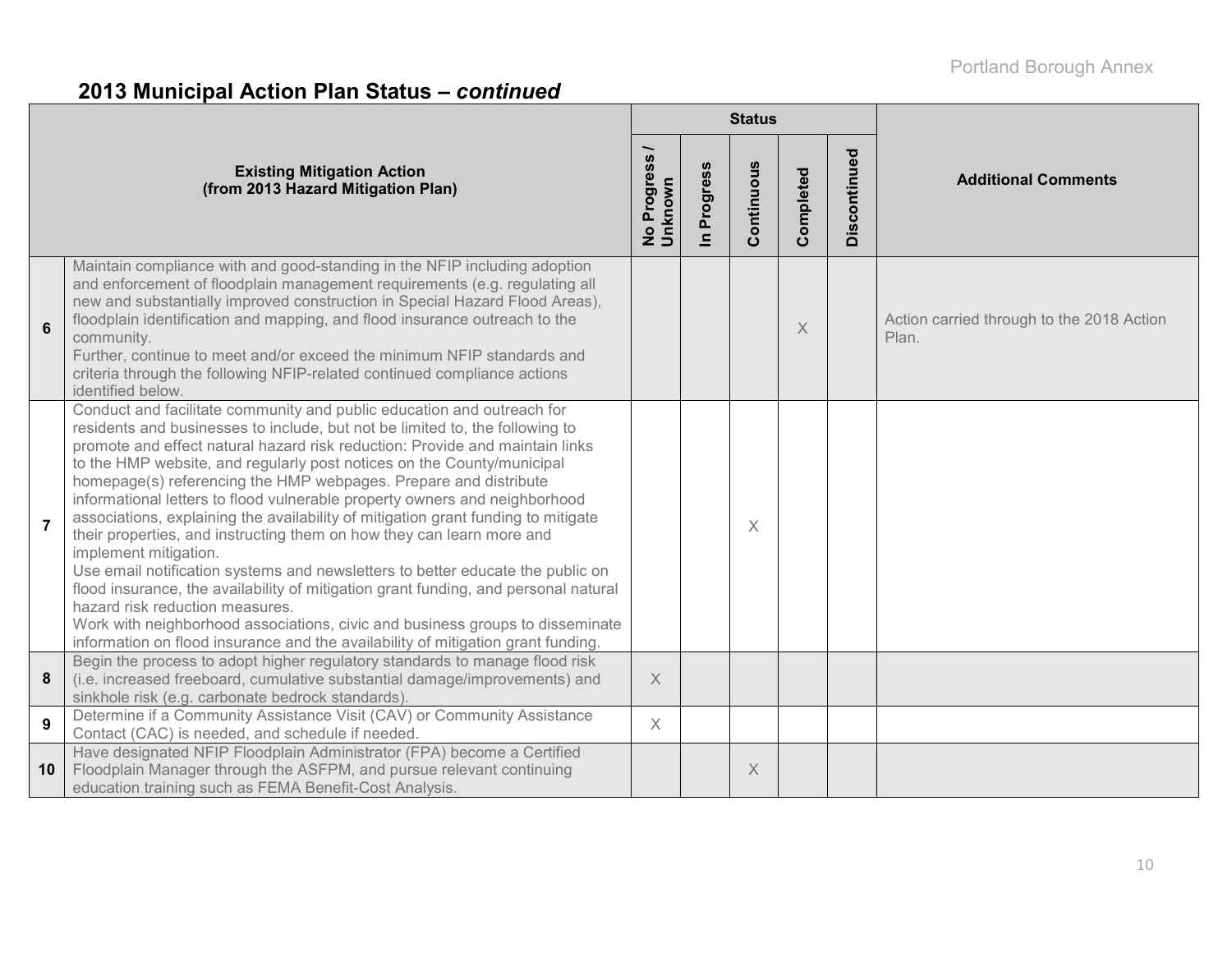#### **2013 Municipal Action Plan Status –** *continued*

|    |                                                                                                                                                                                                                                                                                                                                                                                             |                        |                               | <b>Status</b> |           |              |                                                                                               |
|----|---------------------------------------------------------------------------------------------------------------------------------------------------------------------------------------------------------------------------------------------------------------------------------------------------------------------------------------------------------------------------------------------|------------------------|-------------------------------|---------------|-----------|--------------|-----------------------------------------------------------------------------------------------|
|    | <b>Existing Mitigation Action</b><br>(from 2013 Hazard Mitigation Plan)                                                                                                                                                                                                                                                                                                                     | No Progress<br>Unknown | ທ<br>Progress<br>$\mathbf{a}$ | Continuous    | Completed | Discontinued | <b>Additional Comments</b>                                                                    |
| 11 | Participate in the Community Rating System (CRS) to further manage flood risk<br>and reduce flood insurance premiums for NFIP policyholders. This shall start<br>with the submission to FEMA- DHS of a Letter of Intent to join CRS, followed by<br>the completion and submission of an application to the program once the<br>community's current compliance with the NFIP is established. | $\times$               |                               |               |           |              | Changed Status from Completed to No<br>Progress/Unknown per<br>Mayor Lance Prator, 4/26/2018. |
| 12 | Archive elevation certificates                                                                                                                                                                                                                                                                                                                                                              |                        | X                             |               |           |              |                                                                                               |
| 13 | Continue to support the implementation, monitoring, maintenance, and updating<br>of this Plan, as defined in Section 7.0                                                                                                                                                                                                                                                                    |                        |                               | $\times$      |           |              |                                                                                               |
| 14 | Complete the ongoing updates of the Comprehensive Emergency Management<br>Plans                                                                                                                                                                                                                                                                                                             |                        |                               | X             |           |              |                                                                                               |
| 15 | Create/enhance/maintain mutual aid agreements with neighboring communities<br>for continuity of operations.                                                                                                                                                                                                                                                                                 |                        | X                             | $\times$      |           |              |                                                                                               |
| 16 | Identify and develop agreements with entities that can provide support with<br>FEMA/PEMA paperwork after disasters; qualified damage assessment<br>personnel - Improve post-disaster capabilities - damage assessment;<br>FEMA/PEMA paperwork compilation, submissions, record- keeping                                                                                                     |                        |                               | X             |           |              |                                                                                               |
| 17 | Work with regional agencies (i.e. County and PEMA) to help develop damage<br>assessment capabilities at the local level through such things as training<br>programs, certification of qualified individuals (e.g. code officials, floodplain<br>managers, engineers).                                                                                                                       |                        |                               | $\times$      |           |              |                                                                                               |

#### **Notes:**

**1.** Actions not carried through to the 2018 Action Plan are so noted.

**2.** To maintain National Flood Insurance Program (NFIP) compliance, actions related to the NFIP were carried through to the 2018 Action Plan even if identified by the municipality as completed.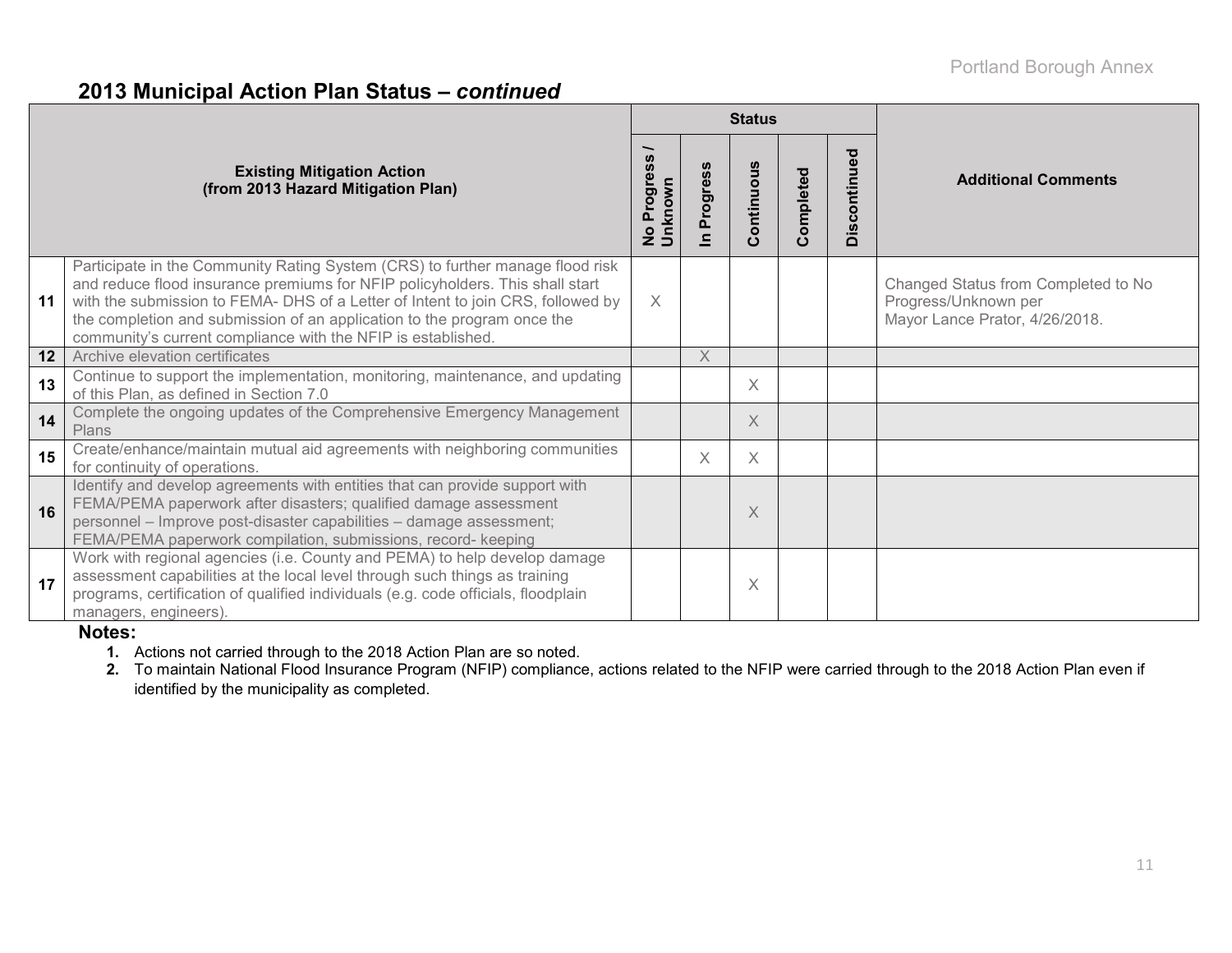# **2018 Mitigation Action Plan**

|                | <b>Mitigation Action</b>                                                                                                                                                                                                                                                                                                                                                                                                                                                                                                | <b>Mitigation</b><br><b>Technique</b><br>Category | Hazard(s)<br><b>Addressed</b> | <b>Priority</b><br>(H/M/L) | <b>Estimated</b><br>Cost | <b>Potential</b><br><b>Funding</b>                                                                                       | <b>Lead Agency</b><br>/ Department                                                                                           | Implementation<br><b>Schedule</b>                                                                  | <b>Applies to</b><br>New and / or<br><b>Existing</b><br><b>Structures</b> |
|----------------|-------------------------------------------------------------------------------------------------------------------------------------------------------------------------------------------------------------------------------------------------------------------------------------------------------------------------------------------------------------------------------------------------------------------------------------------------------------------------------------------------------------------------|---------------------------------------------------|-------------------------------|----------------------------|--------------------------|--------------------------------------------------------------------------------------------------------------------------|------------------------------------------------------------------------------------------------------------------------------|----------------------------------------------------------------------------------------------------|---------------------------------------------------------------------------|
|                | Evaluate the existing stormwater<br>collection system serving the<br>downtown business area that has<br>experienced extensive flooding.<br>Verify the locations and<br>conveyances to the Delaware River,<br>and assess the possible backwater<br>impacts to identify appropriate<br>solutions. Work to secure funding<br>and implement the selected remedy<br>once determined.                                                                                                                                         | Structure &<br>Infrastructure                     | Flood                         | High                       | High                     | Local<br>budget for<br>assessment:<br>mitigation<br>grant<br>funding for<br>project                                      | Engineering                                                                                                                  | Assessment:<br>short-term;<br>project<br>implementation:<br>long-term<br>(depending on<br>funding) | Existing                                                                  |
| $\overline{2}$ | Retrofit structures located in hazard-<br>prone areas to protect structures<br>from future damage, with repetitive<br>loss and severe repetitive loss<br>properties as priority.<br>Phase 1: Identify appropriate<br>candidates for retrofitting based on<br>cost-effectiveness versus relocation.<br>Phase 2: Where retrofitting is<br>determined to be a viable option,<br>work with property owners toward<br>implementation of that action based<br>on available funding from FEMA and<br>local match availability. | Structure &<br>Infrastructure                     | Flood                         | Medium-<br><b>High</b>     | <b>High</b>              | <b>FEMA</b><br>Mitigation<br>Grant<br>Programs<br>and<br>municipal<br>budget (or<br>property<br>owner) for<br>cost share | Municipality<br>(via Municipal<br>Engineer/NFIP<br>Floodplain<br>Administrator)<br>with support<br>from PEMA,<br><b>FEMA</b> | Long-term<br>(depending on<br>funding)                                                             | Existing                                                                  |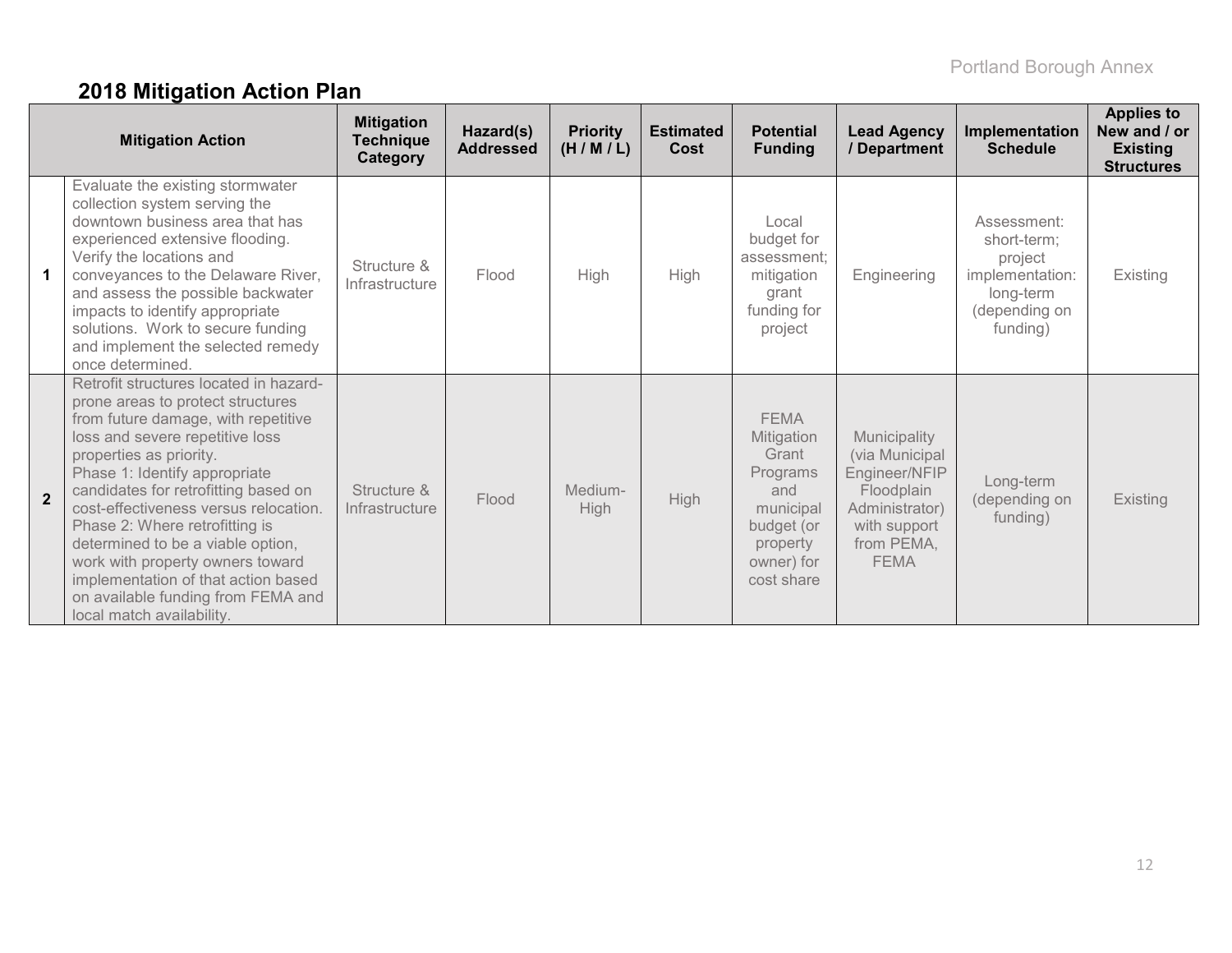|                         | <b>Mitigation Action</b>                                                                                                                                                                                                                                                                                                                                                                                                                                                                                                             | <b>Mitigation</b><br><b>Technique</b><br>Category | Hazard(s)<br><b>Addressed</b> | <b>Priority</b><br>(H/M/L) | <b>Estimated</b><br>Cost | <b>Potential</b><br><b>Funding</b>                                                                                | <b>Lead Agency</b><br>/ Department                                                                                               | Implementation<br><b>Schedule</b>      | <b>Applies to</b><br>New and / or<br><b>Existing</b><br><b>Structures</b> |
|-------------------------|--------------------------------------------------------------------------------------------------------------------------------------------------------------------------------------------------------------------------------------------------------------------------------------------------------------------------------------------------------------------------------------------------------------------------------------------------------------------------------------------------------------------------------------|---------------------------------------------------|-------------------------------|----------------------------|--------------------------|-------------------------------------------------------------------------------------------------------------------|----------------------------------------------------------------------------------------------------------------------------------|----------------------------------------|---------------------------------------------------------------------------|
| 3                       | Purchase, or relocate structures<br>located in hazard-prone areas to<br>protect structures from future<br>damage, with repetitive loss and<br>severe repetitive loss properties as<br>priority.<br>Phase 1: Identify appropriate<br>candidates for relocation based on<br>cost-effectiveness versus retrofitting.<br>Phase 2: Where relocation is<br>determined to be a viable option,<br>work with property owners toward<br>implementation of that action based<br>on available funding from FEMA and<br>local match availability. | Structure &<br>Infrastructure                     | Flood                         | Medium-<br>High            | High                     | <b>FEMA</b><br>Mitigation<br>Grant<br>Programs<br>and local<br>budget (or<br>property<br>owner) for<br>cost share | Municipality<br>(via Municipal<br>Engineer/NFIP<br>Floodplain<br>Administrator)<br>with support<br>from PEMA,<br><b>FEMA</b>     | Long-term<br>(depending on<br>funding) | Existing                                                                  |
| $\overline{\mathbf{4}}$ | Maintain compliance with and good-<br>standing in the NFIP including<br>adoption and enforcement of<br>floodplain management<br>requirements (e.g. regulating all new<br>and substantially improved<br>construction in Special Hazard Flood<br>Areas), floodplain identification and<br>mapping, and flood insurance<br>outreach to the community.<br>Further, continue to meet and/or<br>exceed the minimum NFIP standards<br>and criteria through the following<br>NFIP-related continued compliance<br>actions identified below.  | Local plans<br><sub>R</sub><br><b>Regulations</b> | Flood                         | High                       | $Low -$<br>Medium        | Municipal<br><b>Budget</b>                                                                                        | Municipality<br>(via Municipal<br>Engineer/NFIP<br>Floodplain<br>Administrator)<br>with support<br>from PEMA,<br><b>ISO FEMA</b> | Ongoing                                | New &<br>Existing                                                         |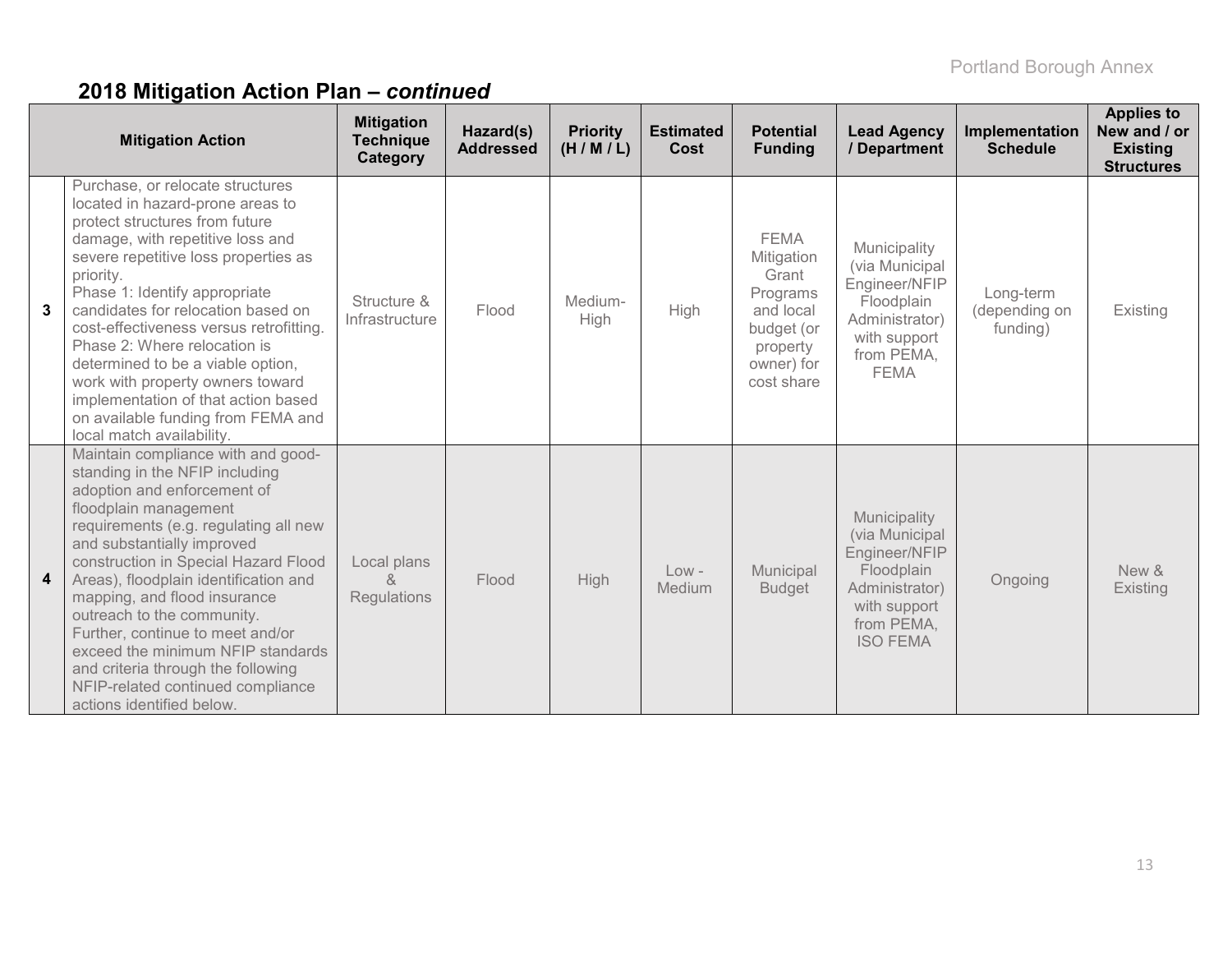|   | <b>Mitigation Action</b>                                                                                                                                                                                                                                                                                                                                                                                                                                                                                                                                                                                                                                                                                                                                                                                                                                                                                                                                                                                                                                                                   | <b>Mitigation</b><br><b>Technique</b><br>Category | Hazard(s)<br><b>Addressed</b> | <b>Priority</b><br>(H/M/L) | <b>Estimated</b><br>Cost | <b>Potential</b><br><b>Funding</b> | <b>Lead Agency</b><br>/ Department                                       | Implementation<br><b>Schedule</b> | <b>Applies to</b><br>New and / or<br><b>Existing</b><br><b>Structures</b> |
|---|--------------------------------------------------------------------------------------------------------------------------------------------------------------------------------------------------------------------------------------------------------------------------------------------------------------------------------------------------------------------------------------------------------------------------------------------------------------------------------------------------------------------------------------------------------------------------------------------------------------------------------------------------------------------------------------------------------------------------------------------------------------------------------------------------------------------------------------------------------------------------------------------------------------------------------------------------------------------------------------------------------------------------------------------------------------------------------------------|---------------------------------------------------|-------------------------------|----------------------------|--------------------------|------------------------------------|--------------------------------------------------------------------------|-----------------------------------|---------------------------------------------------------------------------|
| 5 | Conduct and facilitate community<br>and public education and outreach<br>for residents and businesses to<br>include, but not be limited to, the<br>following to promote and effect<br>natural hazard risk reduction:<br>Provide and maintain links to the<br>HMP website, and regularly post<br>notices on the County/municipal<br>homepage(s) referencing the HMP<br>webpages. Prepare and distribute<br>informational letters to flood<br>vulnerable property owners and<br>neighborhood associations,<br>explaining the availability of<br>mitigation grant funding to mitigate<br>their properties, and instructing<br>them on how they can learn more<br>and implement mitigation. Use email<br>notification systems and newsletters<br>to better educate the public on flood<br>insurance, the availability of<br>mitigation grant funding, and<br>personal natural hazard risk<br>reduction measures.<br>Work with neighborhood<br>associations, civic and business<br>groups to disseminate information on<br>flood insurance and the availability of<br>mitigation grant funding. | Education<br>& Awareness                          | All Hazards                   | High                       | Low-<br>Medium           | Municipal<br><b>Budget</b>         | Municipality<br>with support<br>from Planning<br>Partners,<br>PEMA, FEMA | Short-term                        | N/A                                                                       |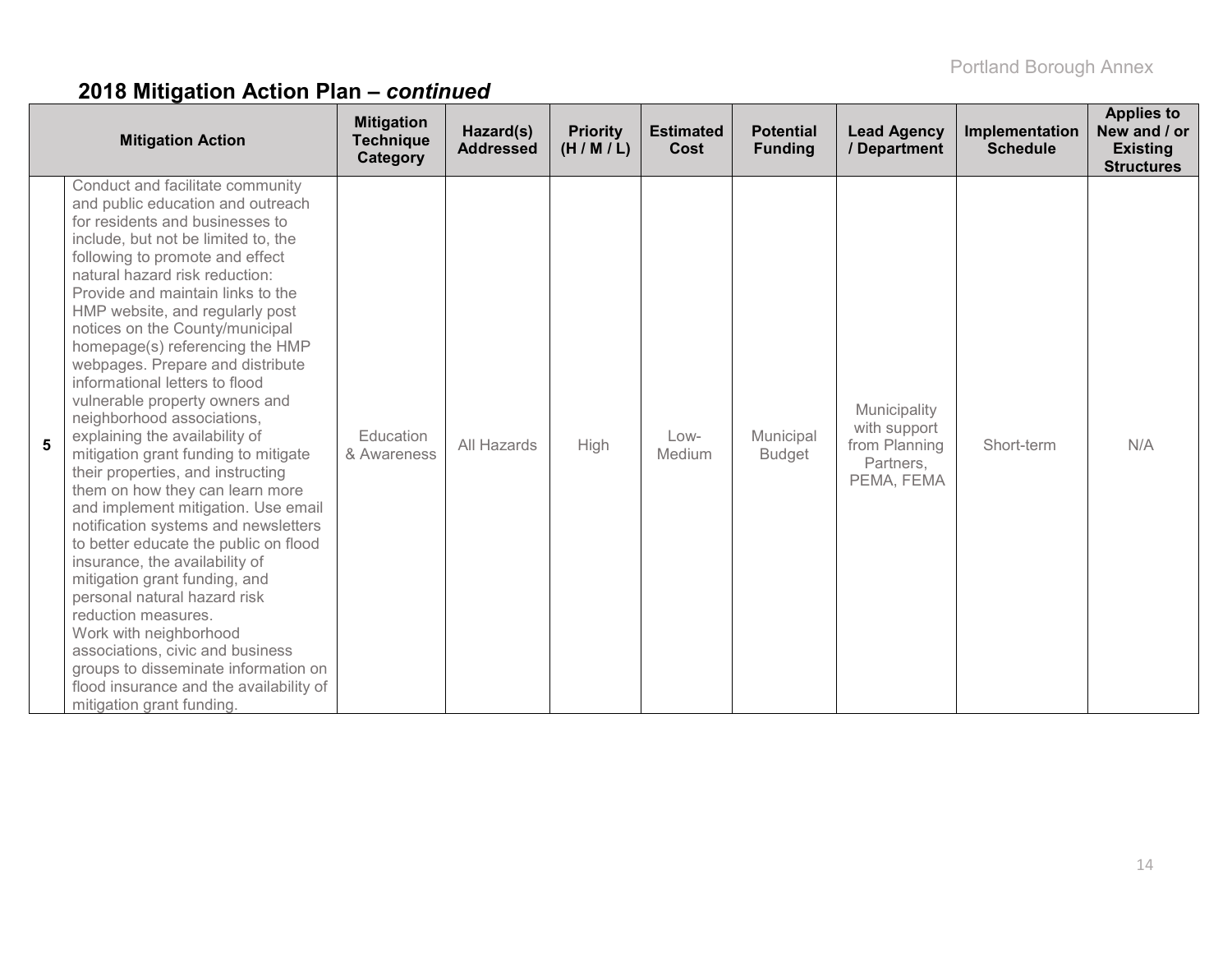|                | <b>Mitigation Action</b>                                                                                                                                                                                                                                                                                                                                                                                      | <b>Mitigation</b><br><b>Technique</b><br>Category | Hazard(s)<br><b>Addressed</b>      | <b>Priority</b><br>(H/M/L) | <b>Estimated</b><br>Cost | <b>Potential</b><br><b>Funding</b> | <b>Lead Agency</b><br>/ Department                                                                                           | Implementation<br><b>Schedule</b>       | <b>Applies to</b><br>New and / or<br><b>Existing</b><br><b>Structures</b> |
|----------------|---------------------------------------------------------------------------------------------------------------------------------------------------------------------------------------------------------------------------------------------------------------------------------------------------------------------------------------------------------------------------------------------------------------|---------------------------------------------------|------------------------------------|----------------------------|--------------------------|------------------------------------|------------------------------------------------------------------------------------------------------------------------------|-----------------------------------------|---------------------------------------------------------------------------|
| 6              | Begin and/or continue the process<br>to adopt higher regulatory standards<br>to manage flood risk (i.e. increased<br>freeboard, cumulative substantial<br>damage/improvements) and sinkhole<br>risk (e.g. carbonate bedrock<br>standards).                                                                                                                                                                    | Local plans<br>Regulations                        | Flood;<br>Subsidence/<br>Sinkholes | <b>High</b>                | Low                      | Municipal<br><b>Budget</b>         | Municipality<br>(via Municipal<br>Engineer/NFIP<br>Floodplain<br>Administrator)<br>with support<br>from PEMA,<br><b>FEMA</b> | Short-term                              | New &<br>Existing                                                         |
| $\overline{7}$ | Determine if a Community<br>Assistance Visit (CAV) or<br><b>Community Assistance Contact</b><br>(CAC) is needed, and schedule if<br>needed.                                                                                                                                                                                                                                                                   | Local plans<br>&<br>Regulations                   | Flood                              | Medium                     | Low                      | Municipal<br><b>Budget</b>         | <b>NFIP</b><br>Floodplain<br>Administrator<br>with support<br>from PA DEP,<br>PEMA, FEMA                                     | Short-term                              | N/A                                                                       |
| 8              | Have designated NFIP Floodplain<br>Administrator (FPA) become a<br>Certified Floodplain Manager<br>through the ASFPM and/or pursue<br>relevant continuing education<br>training such as FEMA Benefit-Cost<br>Analysis.                                                                                                                                                                                        | Local plans<br><b>Regulations</b>                 | Flood                              | High                       | Low                      | Municipal<br><b>Budget</b>         | <b>NFIP</b><br>Floodplain<br>Administrator                                                                                   | Short-term<br>(depending on<br>funding) | N/A                                                                       |
| 9              | Participate in the Community Rating<br>System (CRS) to further manage<br>flood risk and reduce flood insurance<br>premiums for NFIP policyholders.<br>This shall start with the submission<br>to FEMA- DHS of a Letter of Intent to<br>join CRS, followed by the completion<br>and submission of an application to<br>the program once the community's<br>current compliance with the NFIP is<br>established. | Local plans<br>&<br>Regulations                   | Flood                              | Medium                     | Low                      | Municipal<br><b>Budget</b>         | <b>NFIP</b><br>Floodplain<br>Administrator<br>with support<br>from PA DEP,<br>PEMA, FEMA                                     | Short-term                              | N/A                                                                       |
| 10             | Obtain and archive elevation<br>certificates for NFIP compliance.                                                                                                                                                                                                                                                                                                                                             | Local plans<br>$\alpha$<br><b>Regulations</b>     | Flood                              | High                       | Low                      | Municipal<br><b>Budget</b>         | <b>NFIP</b><br>Floodplain<br>Administrator                                                                                   | Ongoing                                 | N/A                                                                       |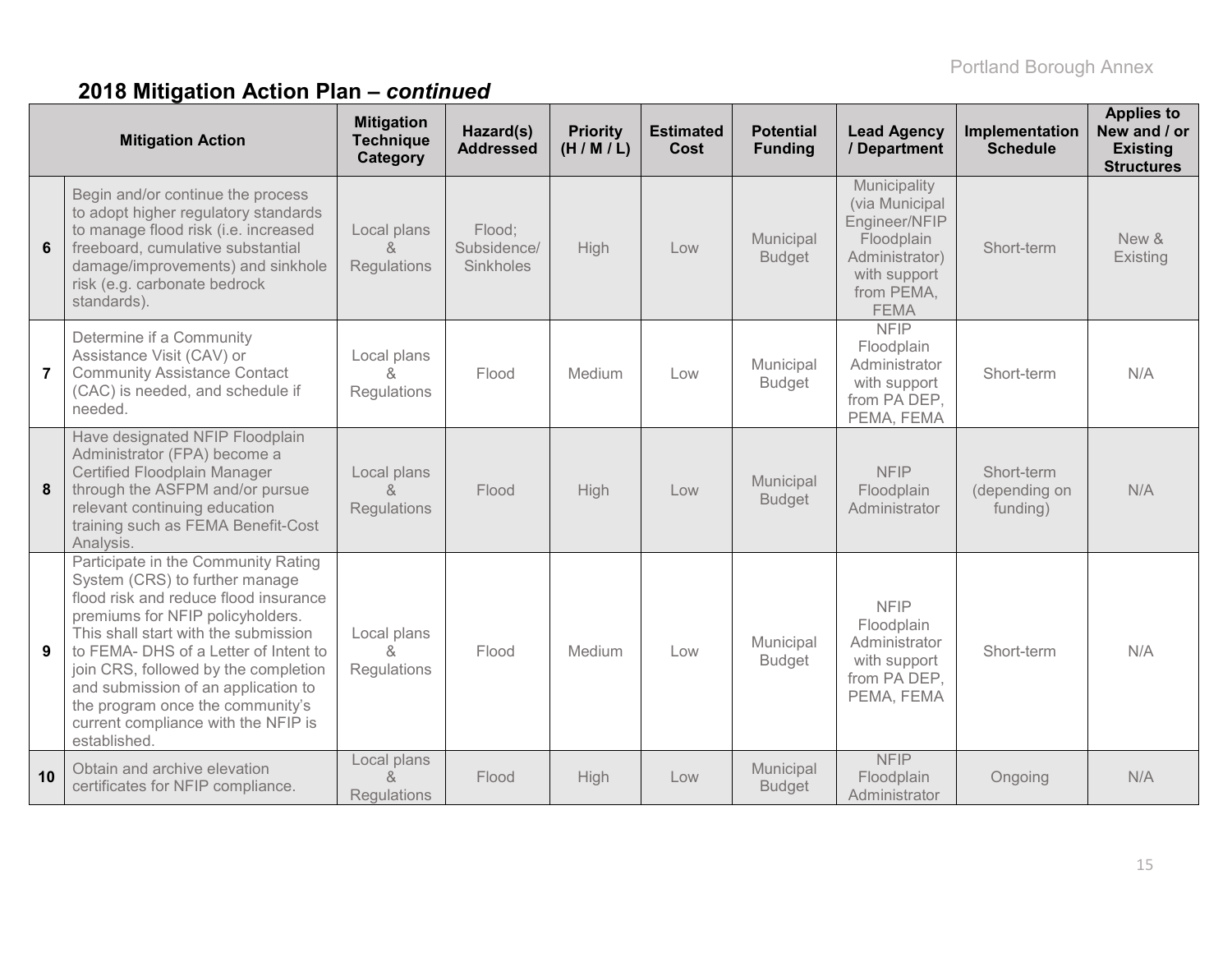|    | <b>Mitigation Action</b>                                                                                                                                                                                                                                                          | <b>Mitigation</b><br><b>Technique</b><br>Category | Hazard(s)<br><b>Addressed</b> | <b>Priority</b><br>(H/M/L) | <b>Estimated</b><br>Cost                  | <b>Potential</b><br><b>Funding</b>                                                                        | <b>Lead Agency</b><br>/ Department                                                                                                                                        | Implementation<br><b>Schedule</b>                 | <b>Applies to</b><br>New and / or<br><b>Existing</b><br><b>Structures</b> |
|----|-----------------------------------------------------------------------------------------------------------------------------------------------------------------------------------------------------------------------------------------------------------------------------------|---------------------------------------------------|-------------------------------|----------------------------|-------------------------------------------|-----------------------------------------------------------------------------------------------------------|---------------------------------------------------------------------------------------------------------------------------------------------------------------------------|---------------------------------------------------|---------------------------------------------------------------------------|
| 11 | Continue to support the<br>implementation, monitoring,<br>maintenance, and updating of this<br>Plan, as defined in Section 7.0                                                                                                                                                    | All<br>Categories                                 | All Hazards                   | High                       | $Low -$<br>High (for<br>5-year<br>update) | Municipal<br>Budget,<br>possibly<br><b>FEMA</b><br>Mitigation<br>Grant<br>Funding for<br>5-year<br>update | Municipality<br>(via mitigation<br>planning point<br>of contacts)<br>with support<br>from Planning<br>Partners<br>(through their<br>Points of<br>Contact),<br><b>PEMA</b> | Ongoing                                           | New &<br>Existing                                                         |
| 12 | Complete the ongoing updates of the<br><b>Comprehensive Emergency</b><br><b>Management Plans</b>                                                                                                                                                                                  | Local plans<br>$\lambda$<br><b>Regulations</b>    | All Hazards                   | High                       | Low                                       | Municipal<br><b>Budget</b>                                                                                | Municipality<br>with support<br>from PEMA                                                                                                                                 | Ongoing                                           | New &<br>Existing                                                         |
| 13 | Create/enhance/maintain mutual aid<br>agreements with neighboring<br>communities for continuity of<br>operations.                                                                                                                                                                 | All<br>Categories                                 | All Hazards                   | High                       | Low                                       | Municipal<br><b>Budget</b>                                                                                | Municipality<br>with support<br>from<br>surrounding<br>municipalities<br>and County                                                                                       | Ongoing                                           | New &<br>Existing                                                         |
| 14 | Develop and maintain capabilities to<br>process FEMA/PEMA paperwork<br>after disasters; qualified damage<br>assessment personnel - Improve<br>post-disaster capabilities - damage<br>assessment; FEMA/PEMA<br>paperwork compilation, submissions,<br>record-keeping.              | Education<br>& Awareness                          | All Hazards                   | Medium                     | Medium                                    | Municipal<br><b>Budget</b>                                                                                | Municipality<br>with support<br>from County,<br>PEMA, FEMA                                                                                                                | Short-term                                        | N/A                                                                       |
| 15 | Work with regional agencies (i.e.<br>County and PEMA) to help develop<br>damage assessment capabilities at<br>the local level through such things as<br>training programs, certification of<br>qualified individuals (e.g. code<br>officials, floodplain managers,<br>engineers). | Education<br>& Awareness                          | All Hazards                   | Medium                     | Medium                                    | Municipal<br>Budget,<br><b>FEMA</b><br>HMA grant<br>programs                                              | Municipality<br>with support<br>from County,<br><b>PEMA</b>                                                                                                               | Short-,<br>long-term<br>(depending on<br>funding) | N/A                                                                       |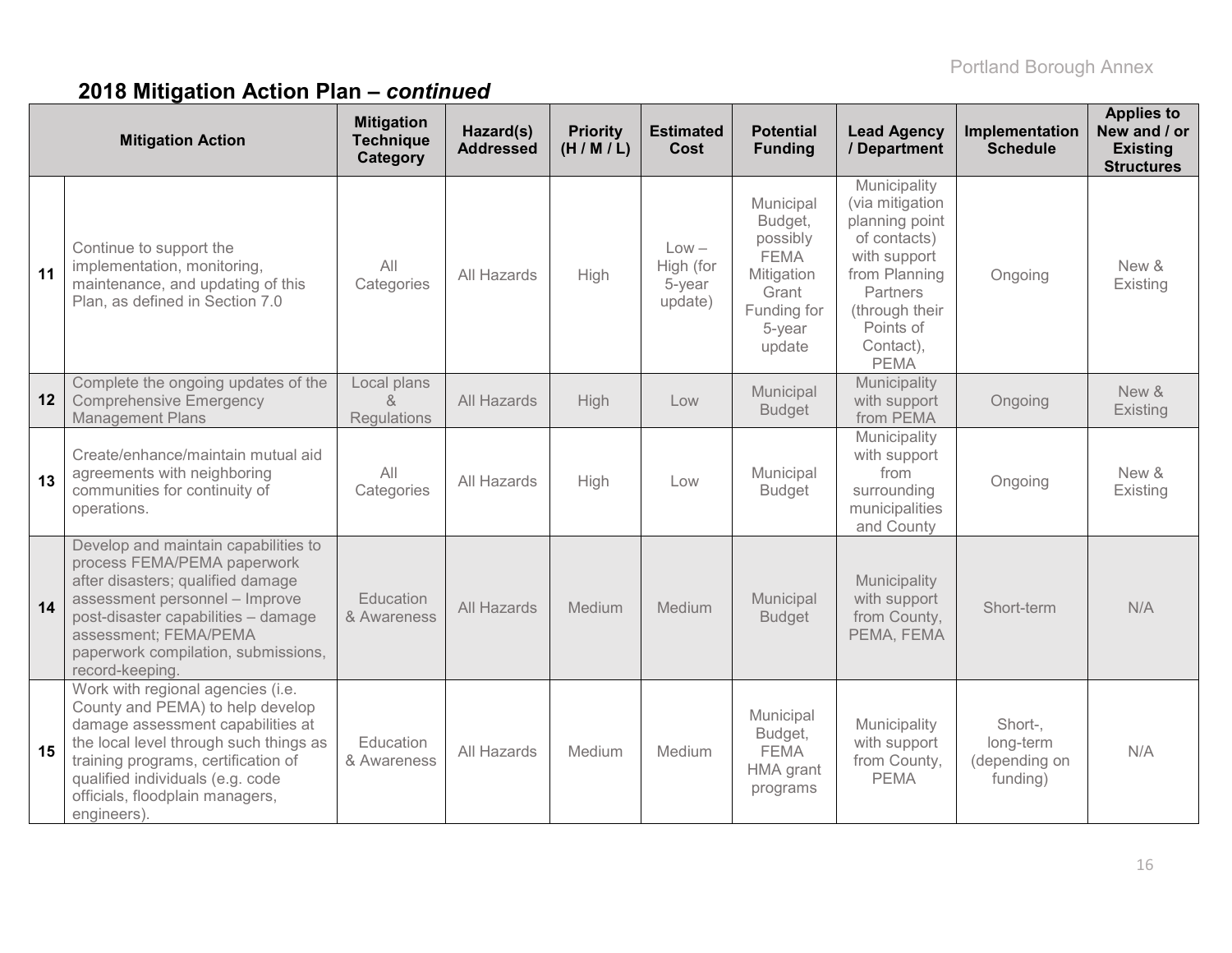|    | <b>Mitigation Action</b>                                                                                                                                                                              | <b>Mitigation</b><br><b>Technique</b><br>Category | Hazard(s)<br><b>Addressed</b>                   | <b>Priority</b><br>(H/M/L) | <b>Estimated</b><br>Cost | <b>Potential</b><br><b>Funding</b> | <b>Lead Agency</b><br>/ Department                                                      | Implementation<br><b>Schedule</b> | <b>Applies to</b><br>New and / or<br><b>Existing</b><br><b>Structures</b> |
|----|-------------------------------------------------------------------------------------------------------------------------------------------------------------------------------------------------------|---------------------------------------------------|-------------------------------------------------|----------------------------|--------------------------|------------------------------------|-----------------------------------------------------------------------------------------|-----------------------------------|---------------------------------------------------------------------------|
| 16 | Coordinate with the County<br><b>Emergency Management Agency</b><br>and PA Department of Health, which<br>is responsible for setting up points of<br>distribution and providers for<br>immunizations. | Local plans<br>&<br>Regulations                   | Pandemic<br>and<br>Infectious<br><b>Disease</b> | Medium                     | Low                      | Municipal<br><b>Budget</b>         | Municipality,<br>working with<br><b>County EMA</b><br>and PA<br>Department of<br>Health | Ongoing                           | N/A                                                                       |
| 17 | Devise an employee vaccination and<br>immunization plan to prevent an<br>outbreak within the municipal<br>employee ranks.                                                                             | Local plans<br>&<br>Regulations                   | Pandemic<br>and<br>Infectious<br><b>Disease</b> | Medium                     | Low                      | Municipal<br><b>Budget</b>         | Municipality                                                                            | Short-term                        | N/A                                                                       |
| 18 | Devise a municipal continuity of<br>operations plan to keep essential<br>services running in the event that a<br>significant portion of the workforce is<br>affected.                                 | Local plans<br>ୟ<br>Regulations                   | Pandemic<br>and<br>Infectious<br><b>Disease</b> | Medium                     | Low                      | Municipal<br><b>Budget</b>         | Municipality                                                                            | Short-term                        | N/A                                                                       |
| 19 | Devise a public education and<br>outreach plan regarding disease<br>prevention.                                                                                                                       | Education<br>& Awareness                          | Pandemic<br>and<br>Infectious<br><b>Disease</b> | Medium                     | Low                      | Municipal<br><b>Budget</b>         | Municipality                                                                            | Ongoing                           | N/A                                                                       |
| 20 | Provide education and outreach to<br>residents regarding how to prevent<br>the spread of invasive species,<br>including quarantine procedures.                                                        | Education<br>& Awareness                          | Invasive<br><b>Species</b>                      | High                       | Low                      | Municipal<br><b>Budget</b>         | Municipality                                                                            | Ongoing                           | N/A                                                                       |
| 21 | Develop a neighborhood cleanup<br>plan designed to remove discarded<br>tires, trash and other items in which<br>standing water can form.                                                              | Education<br>& Awareness                          | Invasive<br><b>Species</b>                      | High                       | Low                      | Municipal<br><b>Budget</b>         | Municipality                                                                            | Short-term                        | N/A                                                                       |
| 22 | Provide training and education for<br>first responders to ensure effective<br>emergency care.                                                                                                         | Local plans<br>8<br><b>Regulations</b>            | Drug<br>Overdose<br>Crisis                      | High                       | Low                      | Municipal<br><b>Budget</b>         | Municipality                                                                            | Ongoing                           | N/A                                                                       |
| 23 | Provide education and outreach,<br>especially in K-12, regarding drug<br>abuse prevention.                                                                                                            | Education<br>& Awareness                          | Drug<br>Overdose<br><b>Crisis</b>               | High                       | Low                      | Municipal<br><b>Budget</b>         | Municipality /<br>School<br><b>District</b>                                             | Ongoing                           | N/A                                                                       |